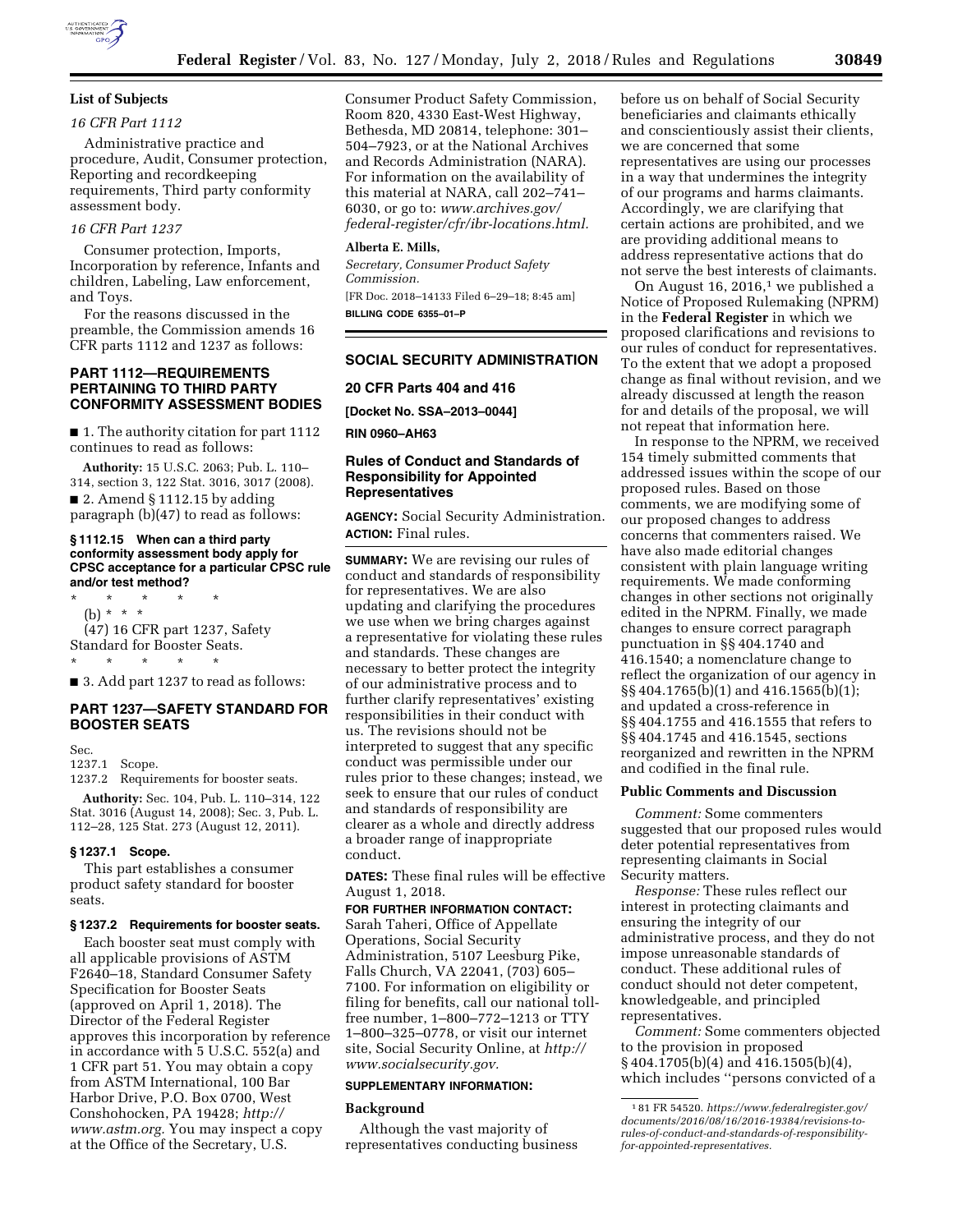felony (as defined by  $\S 404.1506(c)$ ), or any crime involving moral turpitude, dishonesty, false statements, misrepresentation, deceit, or theft'' as examples of persons who lack ''good character and reputation.'' The commenters sometimes referred to this provision as involving a ''lifetime ban'' on representation. Commenters noted that a ''lifetime ban'' fails to consider multiple situations, such as overturned convictions. Some commenters suggested that we place the ban only on representatives with prior felony convictions but exempt those with past misdemeanor convictions, because claimants may have family members with misdemeanor convictions who are otherwise well-qualified to be representatives. Commenters opined that there is nothing inherent about a felony conviction that would prohibit a person from providing competent representation. Finally, commenters suggested that this proposed regulation would decrease the pool of representatives, particularly for minorities, because, according to these commenters, some statistics show higher conviction rates in minority populations.

*Response:* We have broad rulemaking authority to decide who can serve as a non-attorney representative. We believe we can achieve our goal of protecting claimants from potentially fraudulent representatives by limiting the prohibition to individuals convicted of certain offenses that are more severe in nature or involve behavior that reflects poorly on an individual's ability to represent claimants. There is no evidence that this approach will decrease the pool of available, high quality representatives for any particular population. Accordingly, we determined that individuals are not qualified to practice before us if they have a felony conviction (as defined in our rules) or a conviction involving moral turpitude, dishonesty, false statements, misrepresentation, deceit, or theft. These criminal convictions reflect crimes that, by their nature, are more serious based on their categorization as felonies, or involve behavior that reflects poorly on an individual's honesty and moral judgment and, therefore, also reflects poorly on the individual's ability to represent claimants. This disqualification would not apply to convictions that have been overturned or other similar situations, which we have clarified in the final rules. The regulation does not specifically bar individuals with misdemeanor convictions from serving as representatives, unless the

misdemeanor involved moral turpitude, dishonesty, false statements, misrepresentation, deceit, or theft, which are the misdemeanors that we believe reflect a lack of honesty and moral judgment, characteristics that we consider necessary in representatives. Further, even if individuals are unable to serve as appointed representatives due to these rules, they may still assist their family members with claims in an unofficial capacity.

*Comment:* Some commenters stated that claimants should be held harmless if they appoint a representative whom they later learn was not qualified (proposed §§ 404.1705(b)(4) and 416.1505(b)(4)).

*Response:* These rules do not suggest that we would impose any penalty on a claimant who appoints or attempts to appoint an unqualified representative. This regulatory section only identifies whom we will recognize as a representative.

*Comment:* Some commenters stated that proposed  $\S$  404.1740(b)(3)(iii) and 416.1540(b)(3)(iii) should clarify that a list of potential dates and times that a representative will be available for a hearing is only required to be accurate at the time it is submitted. The comments explained that many representatives schedule hearings in multiple locations, and availability may change once they have other obligations scheduled.

*Response:* We understand that schedules change, and we do not expect representatives to hold open their schedules for all of the dates and times that they identify. We did not change the proposed regulatory text.

*Comment:* Commenters stated that the term ''scheduled'' is too vague (proposed §§ 404.1740(b)(3)(iv) and 416.1540(b)(3)(iv)).

*Response:* A hearing has been ''scheduled'' when a date and time have been set and we have notified all parties. We clarified the language in these sections.

*Comment:* Some commenters asserted that restricting a representative's right to withdraw after a hearing is scheduled, except under ''extraordinary circumstances,'' is an overly broad restriction that inhibits a representative's right to withdraw in circumstances where the representative knows that the client no longer has a viable case. Many commenters also argued that forcing representatives to divulge their reasons for withdrawal to justify extraordinary circumstances may violate the attorney-client privilege, if the withdrawal is based on the representative's knowledge that a client may be engaging in fraud. Other

commenters stated that if a claimant does not want to attend a hearing but will not release the representative, and the representative cannot withdraw, the administrative law judge (ALJ) will not be able to dismiss the case and will have to hold a hearing, which wastes administrative time and resources. Finally, commenters noted that hearings are sometimes already scheduled by the time representatives are hired. Because representatives cannot view claimants' files until they are appointed, representatives may have to withdraw after reviewing the file even though a hearing has already been scheduled.

*Response:* The American Bar Association (ABA) Model Rules of Professional Conduct Rule (Model Rule) 1.16 includes requirements for withdrawal similar to this regulation. Some examples of ''extraordinary circumstances'' under which we may allow a withdrawal include (1) serious illness; (2) death or serious illness in the representative's immediate family; or (3) failure to locate a claimant despite active and diligent attempts to contact the claimant.

We are not seeking privileged communications between an attorney and client. If the representative cannot describe why he or she must withdraw without revealing privileged or confidential communications (and if no exceptions to the attorney-client privilege exist, such as the crime-fraud exception), the representative should state this fact, not disclose the privileged or confidential communication, and allow the ALJ to evaluate the request under these circumstances.

*Comment:* Commenters raised the issue of providing ''prompt and timely communication'' with claimants, stating that this is often difficult with homeless or indigent claimants (proposed §§ 404.1740(b)(3)(v) and  $416.1540(b)(3)(v)$ . Some commenters suggested changing this language to ''keep the client reasonably informed of the status of the case'' in accordance with Model Rule 1.4. One commenter requested that we define ''incompetent representation'' and ''reasonable and adequate representation.''

*Response:* Representatives are responsible for maintaining timely contact with their clients. We expect representatives to have working contact information for all of their clients, but we recognize that it may be difficult to locate homeless or indigent clients in some circumstances. We have changed the language of  $\S § 404.1740(b)(3)(v)$  and  $416.1540(b)(3)(v)$  to take into account the difficulty in locating certain claimants despite a representative's best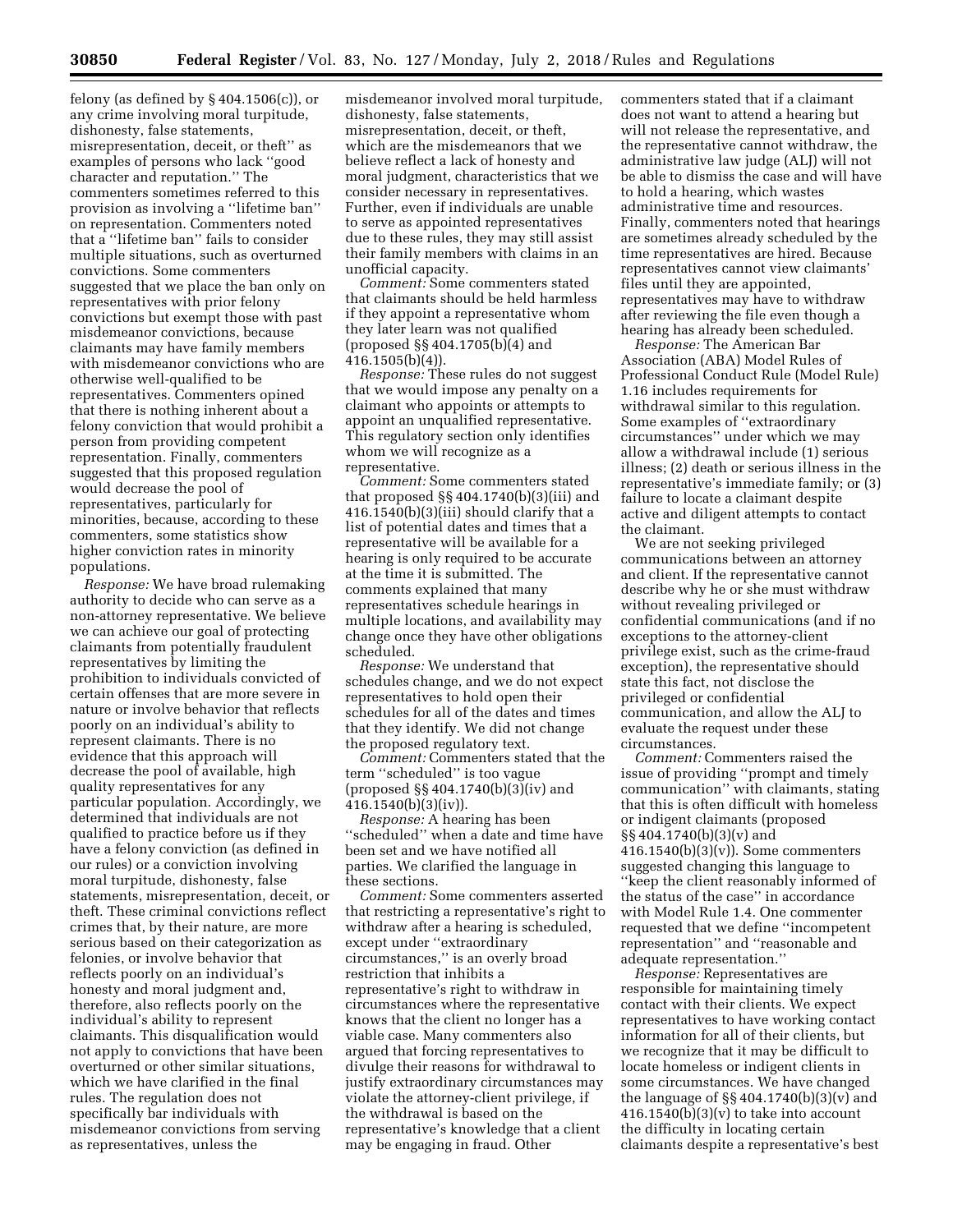efforts. We did not provide any definition of ''incompetent representation'' or ''reasonable and adequate representation,'' because these terms do not appear in the rule.

*Comment:* A number of commenters were concerned with proposed §§ 404.1740(b)(5) and 416.1540(b)(5), which require a representative to disclose certain things in writing when the representative submits a medical or vocational opinion to us. The commenters specifically raised concerns about the disclosure of physician referrals and the disclosure requirement when the medical or vocational opinion was ''drafted, prepared, or issued'' by an employee of the representative or an individual contracting with the representative for services. Commenters also stated that the term ''prepared'' is vague, and it is unclear whether disclosure would be required if a representative discusses the sequential evaluation process with a provider of an opinion or supplies a questionnaire for a provider to complete. Some commenters further maintained that requiring disclosure of physician referrals would violate the attorneyclient privilege and that such referrals are irrelevant to the representation of the case. Commenters also requested that the regulation clarify that opinions are entitled to the same weight regardless of whether the representative requested them. Finally, commenters argued that requiring disclosure will ''chill'' referrals for those claimants who need them most.

*Response:* When a representative submits a medical or vocational opinion to us, he or she has an affirmative duty to disclose to us in writing if the representative or one of the representative's employees or contractors participated in drafting, preparing, or issuing the opinion. For clarity, we consider providing guidance or providing a questionnaire, template or format to fall within the parameters of this rule when the guidance, questionnaire, template or format is used to draft a medical or vocational opinion submitted to us. In response to the concern that the term ''prepared'' is vague, unless the context indicates otherwise, we intend the ordinary meaning of words used in our regulations. We intend the word ''prepared'' here to have its ordinary meaning. Representatives also have an affirmative duty to disclose to us in writing if the representative referred or suggested that the claimant be examined, treated, or assisted by the individual who provided the opinion evidence. However, we are not seeking privileged or confidential

communications concerning legal advice between an attorney and client, nor are we requiring disclosure of detailed communications. We are only requiring that representatives disclose the fact that they made a referral or participated in drafting, preparing, or issuing an opinion. *See* Fed. R. of Civ. P.  $26(b)(5)(\overline{A})$  ("When a party withholds") information otherwise discoverable by claiming that the information is privileged or subject to protection as trial-preparation material, the party must . . . describe the nature of the documents, communications, or tangible things not produced or disclosed—and do so in a manner that, without revealing information itself privileged or protected, will enable other parties to assess the claim.'') We explain what we mean by the attorneyclient and attorney work product privileges more fully in §§ 404.1513(b)(2) and 416.913(b)(2) of our rules. We will interpret the affirmative duty in final §§ 404.1740(b)(5) and 416.1540(b)(5) in light of our interpretation of those privileges in §§ 404.1513(b)(2) and 416.913(b)(2). In response to the request that the regulation clarify that opinions are entitled to the same weight regardless of whether the representative requested them, we have other regulations that govern how we evaluate medical opinion evidence. *See* 20 CFR 404.1520c, 404.1527, 416.920c, and 416.927.

*Comment:* Some commenters stated that notifying us if a claimant is committing fraud (proposed §§ 404.1740(b)(6) and 416.1540(b)(6)) violates the attorney-client privilege and Model Rule 1.6. Commenters also suggested a more direct adoption of the provisions of Model Rule 3.3, Candor Toward the Tribunal.

*Response:* We do not believe that our final rule violates either the attorneyclient privilege or Model Rule 1.6. Our final rule requires a representative to ''[d]isclose to us immediately if the representative discovers that his or her services are or were used by the claimant to commit fraud against us.'' Model Rule 1.6(b)(2) 2 includes an exception to confidentiality ''to prevent the client from committing a crime or fraud that is reasonably certain to result in substantial injury to the financial interests or property of another and in

furtherance of which the client has used or is using the lawyer's services.'' Furthermore, the crime-fraud exception to the attorney-client privilege allows a lawyer to disclose otherwise privileged communications when they are in furtherance of a crime or fraudulent act. When a claimant uses a representative's services in furtherance of the claimant's fraud, there is a reasonable certainty that the fraud will cause substantial injury to the Social Security trust funds. Such fraud also undermines public confidence in our programs. Our proposed and final rules are fully consistent with the exception to confidentiality found in Model Rule 1.6(b)(2). The final rules also address the aim of Model Rule 3.3 to limit false or misleading statements, but within the unique context of the legal and procedural structure of the Social Security programs. Therefore, we are not changing the originally proposed language.

*Comment:* A few commenters asked us to clarify whether disbarment or disqualification will be an automatic bar to representation, or whether we will address each situation individually (proposed §§ 404.1740(b)(7)–(9) and 416.1540(b)(7)–(9)).

*Response:* We will address any disclosure made pursuant to §§ 404.1740(b)(7)–(9) and 416.1540(b)(7)–(9) on an individual basis.

*Comment:* Some commenters stated that proposed  $\S 416.1540(b)(10)$  is too broad, because representatives often refer Supplemental Security Income (SSI) claimants to special needs trust attorneys, and the proposed language suggests that the representatives would be responsible for the conduct of the trust attorneys. Other commenters recommend that the regulation encompass only those people over whom representatives have supervisory authority.

*Response:* In response to these comments, we have revised the language in final §§ 404.1740(b)(10) and 416.1540(b)(10) to clarify that the affirmative duty applies ''when the representative has managerial or supervisory authority over these individuals or otherwise has responsibility to oversee their work.'' Further, because this requirement is an affirmative duty, we moved language from proposed §§ 404.1740(c)(14) and 416.1540(c)(14) to §§ 404.1740(b)(10) and 416.1540(b)(10), which outlines the affirmative duty to take remedial action when: (i) The representative's employees, assistants, partners, contractors, or other individuals' conduct violates these rules of conduct

<sup>2</sup>Rule 1.6, Confidentiality of information. (2013). In American Bar Association, Center for Professional Responsibility, *Model Rules of Professional Conduct.* Retrieved from *[https://](https://www.americanbar.org/groups/professional_responsibility/publications/model_rules_of_professional_conduct/rule_1_6_confidentiality_of_information.html) [www.americanbar.org/groups/professional](https://www.americanbar.org/groups/professional_responsibility/publications/model_rules_of_professional_conduct/rule_1_6_confidentiality_of_information.html)*\_ *[responsibility/publications/model](https://www.americanbar.org/groups/professional_responsibility/publications/model_rules_of_professional_conduct/rule_1_6_confidentiality_of_information.html)*\_*rules*\_*of*\_ *professional*\_*conduct/rule*\_*1*\_*6*\_*[confidentiality](https://www.americanbar.org/groups/professional_responsibility/publications/model_rules_of_professional_conduct/rule_1_6_confidentiality_of_information.html)*\_*of*\_ *[information.html.](https://www.americanbar.org/groups/professional_responsibility/publications/model_rules_of_professional_conduct/rule_1_6_confidentiality_of_information.html)*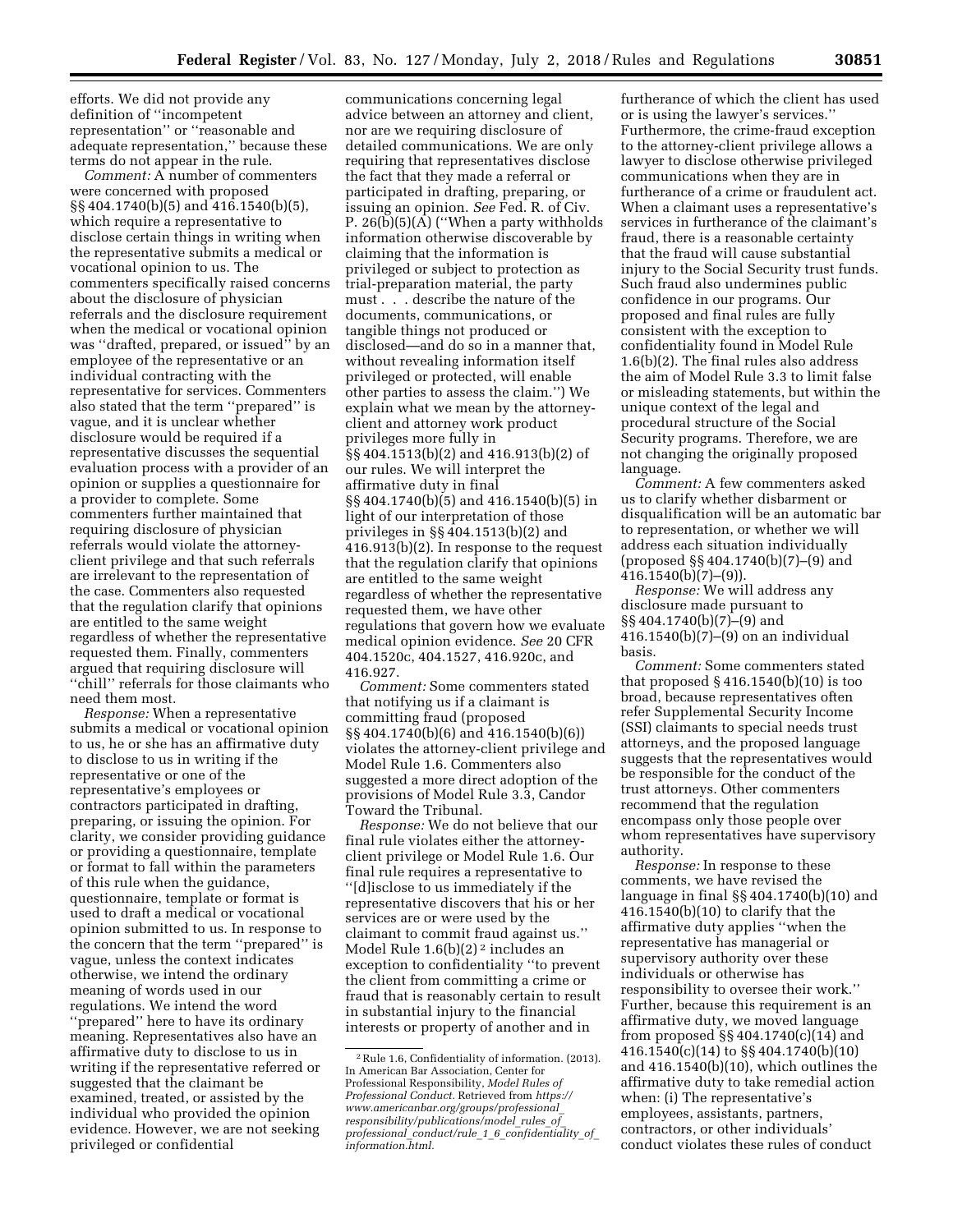and standards of responsibility, and (ii) the representative has reason to believe a violation of these rules of conduct and standards of responsibility will occur. We revised the language of final §§ 404.1740(c)(14) and 415.1540(c)(14) to prohibit representatives from failing to oversee other individuals working on the claims on which the representative is appointed when the representative has managerial or supervisory authority over these individuals or otherwise has responsibility to oversee their work.

*Comment:* Some commenters objected to proposed §§ 404.1740(c)(1) and 416.1540(c)(1), which prohibit ''misleading a claimant, or prospective claimant or beneficiary, about the representative's services and qualifications.'' Commenters asked whether it would be misleading if a claimant refers to a non-attorney representative as an attorney, and the representative does not correct them.

*Response:* Not correcting a known misconception about the representative's status as a non-attorney is ''misleading a claimant,'' as contemplated under this prohibition.

*Comment:* A few commenters objected to the language of proposed § 404.1740(c)(7)(ii)(B), which prohibits ''[p]roviding misleading information or misrepresenting facts . . . where the representative has or should have reason to believe the information was misleading and the facts would constitute a misrepresentation.'' These commenters stated that many claimants are mentally ill, and it is difficult to ascertain whether a client is providing accurate facts. The commenters also objected to the term ''should,'' stating that it is overly vague. A few commenters believe the standard ''knowingly'' should be added. Commenters also stated that this regulation conflicted with our rule on the submission of evidence, which requires representatives to submit all available evidence.

*Response:* Based on the comments, we have changed the ''has or should have reason to believe'' language of the proposed rule to ''knows or should have known'' in the final rule. Whether or not a claimant is mentally ill, a representative will violate the standard in the final rule if he or she presents information that he or she knows to be false or circumstances demonstrate that the representative should have known it to be false. This rule does not conflict with our rule requiring representatives to submit all evidence, because a false document is not evidence as contemplated under §§ 404.1513 and 416.913. Further, ''should'' is not an overly broad standard and is a

commonly used term in Federal laws and regulations. *See, e.g.,* 42 U.S.C. 1320a–8a(a)(1).

*Comment:* A few commenters stated that proposed  $\S § 404.1740(c)(7)(ii)(C)$ and  $416.1540(c)(7)(ii)(C)$  should clarify that representatives may contact SSA staff regarding matters such as case status, requests for critical case flags, Congressional inquiries, or when SSA staff ask the representative to contact them.

*Response:* We did not make any changes in response to these comments. The proposed and final rules specifically states that representatives should not communicate with agency staff ''outside the normal course of business or other prescribed procedures in an attempt to inappropriately influence the processing or outcome of a claim(s).'' Matters such as case status inquiries, requests for critical case flags, and Congressional inquiries are not outside the normal course of business, nor would they be attempts to inappropriately influence the processing or outcome of a claim.

*Comment:* Some commenters asked whether a representative would be guilty of misleading an ALJ if an ALJ finds that a claimant's statements are ''not fully credible.'' These commenters also recommend adding ''knowingly'' to proposed §§ 404.1740(c)(3) and 416.1540(c)(3). Other commenters stated that requiring representatives to disclose matters of which they do not have actual knowledge would ''chill'' advocacy.

*Response:* On March 16, 2016, we published Social Security Ruling (SSR) 16–3p, ''Titles II and XVI: Evaluation of Symptoms in Disability Claims'' in the **Federal Register**.3 In this SSR, we eliminated the use of the term ''credibility'' from our sub-regulatory policy, because our regulations do not use this term. In doing so, we clarified that subjective symptom evaluation is not an examination of an individual's character. Instead, we will more closely follow our regulatory language regarding symptom evaluation. With respect to the commenters' concerns, the regulations include a number of factors that must be considered when evaluating symptoms, but a representative will not be found to be misleading an ALJ based solely on the results of this evaluation.

Acknowledging the concern about the standard we will use in evaluating this type of situation, we are changing the ''has or should have reason to believe'' language in the proposed rule to ''knows or should have known'' in the final rule. This provision addresses only situations where the representative knows or should have known that specific statements, evidence, assertions, or representations are false or misleading.

*Comment:* Commenters objected to the 14-day limit to respond to charges and proposed that the 30-day limit in the current rules should be maintained (proposed §§ 404.1750 and 416.1550).

*Response:* We did not adopt this suggestion, because we believe that 14 days allows for a more timely resolution of misconduct matters. The 14-day timeframe provides the representative with sufficient time to respond to charges, which typically consists only of affirming or denying various factual allegations. However, in response to the commenters' concerns that the proposed rule did not give representatives adequate time to respond to the charges, we added the term ''business'' to clarify that the time limit is 14 business days.

*Comment:* One commenter suggested that representatives be suspended from representing clients until the sanction process is complete.

*Response:* The Social Security Act requires that we give a representative notice and opportunity for a hearing before we suspend or disqualify him or her from practicing before us. We have long allowed representatives to continue to practice before us until there is a final decision on the case. We will continue to impose sanctions only after the administrative sanctions process is completed.

*Comment:* Some commenters suggested that a representative should not have to show good cause for objecting to the manner of hearing (proposed §§ 404.1765(d) and 416.1565(d)). One commenter stated that a hearing should always be in person unless a party can demonstrate that there is no genuine dispute as to any material fact.

*Response:* The hearing officer is in the best position to decide how to conduct a particular hearing in the most effective and efficient manner. A ''good cause'' standard for objecting to the manner of the hearing ensures that any objection to this issue is well-founded.

*Comment:* A few commenters stated that 14 days is insufficient time to request review of a hearing officer's decision (proposed §§ 404.1775 and 416.1575). The commenters requested that the rule clarify whether it refers to business or calendar days.

<sup>3</sup> 81 FR 14166 (March 16, 2016). *https:// [www.federalregister.gov/documents/2016/03/16/](https://www.federalregister.gov/documents/2016/03/16/2016-05916/social-security-ruling-16-3p-titles-ii-and-xvi-evaluation-of-symptoms-in-disability-claims)  [2016-05916/social-security-ruling-16-3p-titles-ii](https://www.federalregister.gov/documents/2016/03/16/2016-05916/social-security-ruling-16-3p-titles-ii-and-xvi-evaluation-of-symptoms-in-disability-claims)[and-xvi-evaluation-of-symptoms-in-disability](https://www.federalregister.gov/documents/2016/03/16/2016-05916/social-security-ruling-16-3p-titles-ii-and-xvi-evaluation-of-symptoms-in-disability-claims)[claims.](https://www.federalregister.gov/documents/2016/03/16/2016-05916/social-security-ruling-16-3p-titles-ii-and-xvi-evaluation-of-symptoms-in-disability-claims)* Corrected at 81 FR 15776 (March 24, 2016). *[https://www.federalregister.gov/documents/2016/](https://www.federalregister.gov/documents/2016/03/24/2016-06598/social-security-ruling-16-3p-titles-ii-and-xvi-evaluation-of-symptoms-in-disability-claims)  [03/24/2016-06598/social-security-ruling-16-3p](https://www.federalregister.gov/documents/2016/03/24/2016-06598/social-security-ruling-16-3p-titles-ii-and-xvi-evaluation-of-symptoms-in-disability-claims)[titles-ii-and-xvi-evaluation-of-symptoms-in](https://www.federalregister.gov/documents/2016/03/24/2016-06598/social-security-ruling-16-3p-titles-ii-and-xvi-evaluation-of-symptoms-in-disability-claims)[disability-claims.](https://www.federalregister.gov/documents/2016/03/24/2016-06598/social-security-ruling-16-3p-titles-ii-and-xvi-evaluation-of-symptoms-in-disability-claims)*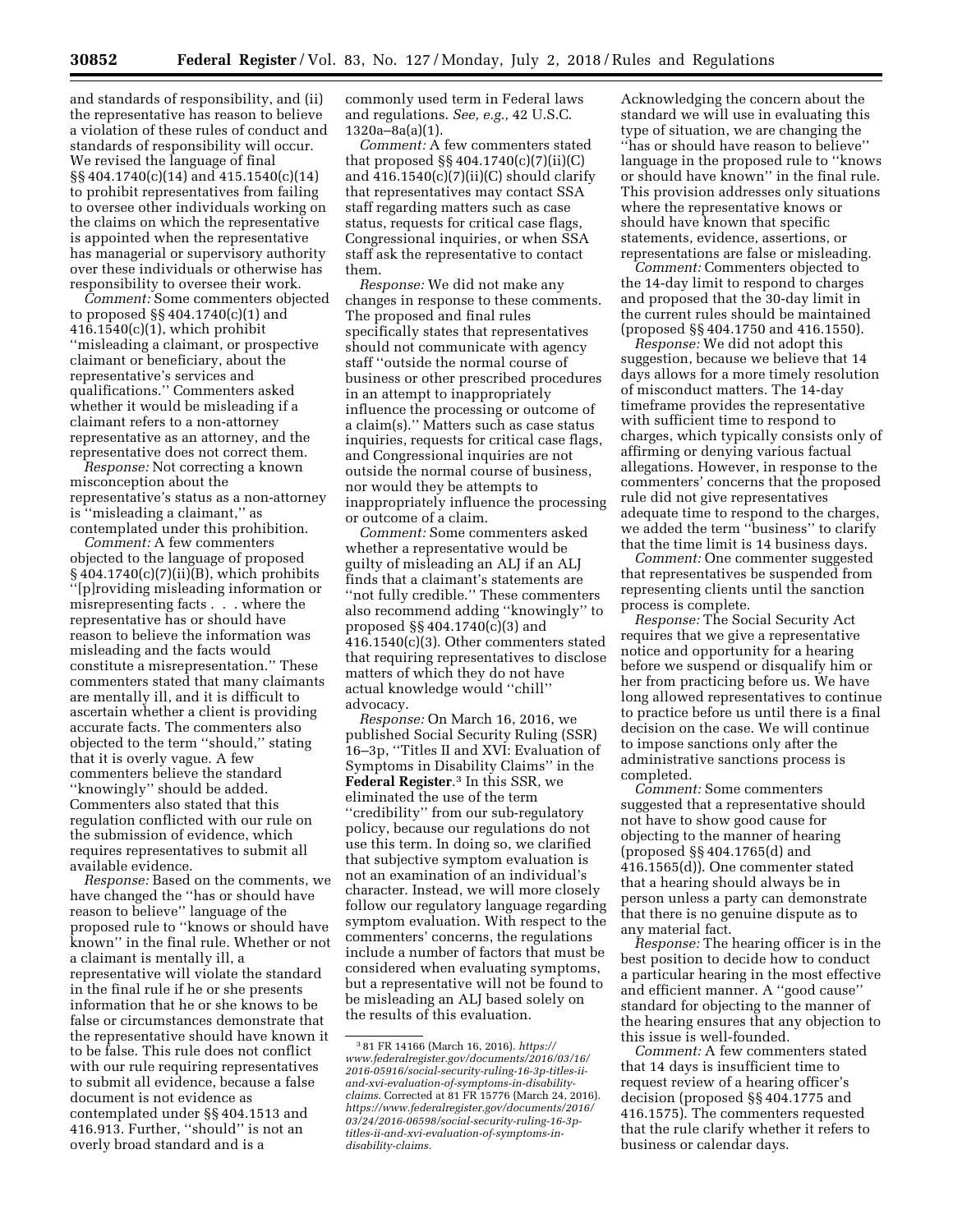*Response:* In response to these and other related comments, we adopted this suggestion and added the word ''business'' to clarify that the 14-day period means 14 business days.

*Comment:* Some commenters stated that proposed §§ 404.1785 and 416.1585 shift the burden from the Appeals Council to representatives to obtain evidence. They stated that by changing the language from the Appeals Council ''shall require that the evidence be obtained'' to ''the Appeals Council will allow the party with the information to submit the additional evidence,'' the regulation relieves the Appeals Council of the responsibility for obtaining evidence and allows the Appeals Council to ignore evidence submitted by another party.

*Response:* We changed the language in §§ 404.1785 and 416.1585 for clarity. In the adversarial proceedings to sanction representatives, the obligation to provide evidence to the Appeals Council is, and has always been, on the party with the information. Accordingly, we are not changing the language proposed in the NPRM.

*Comment:* Some commenters asked that we clarify which decisions we will publish and when we will publish them (proposed §§ 404.1790(f) and 416.1590(f)). They also inquired as to whether the public will have access to the published decisions, and they expressed concern that the decisions might contain personally identifiable information.

*Response:* On June 16, 2017, the Administrative Conference of the United States (ACUS) adopted Recommendation 2017–1, ''Adjudication Materials on Agency Websites.'' 4 ACUS recommended that ''[a]gencies should consider providing access on their websites to decisions and supporting materials (*e.g.,*  pleadings, motions, briefs) issued and filed in adjudicative proceedings.'' ACUS also recommended that ''[a]gencies that adjudicate large volumes of cases that do not vary considerably in terms of their factual contexts or the legal analyses employed in their dispositions should consider disclosing on their websites a representative sampling of actual cases and associated adjudication materials.'' We will work with ACUS with respect to this recommendation, and we will provide details in sub-regulatory guidance of how we will publish decisions after these final rules become effective. In response to the

commenters' concerns about privacy, we take concerns regarding personally identifiable information seriously, and the final rule makes clear that we will remove or redact any personally identifiable information from the decisions.

*Comment:* One commenter stated that proposed § 404.1790 should use a ''preponderance of the evidence'' standard rather than the ''substantial evidence standard.''

*Response:* The Appeals Council is an appellate body that generally reviews decisions using the substantial evidence standard.5 Therefore, we are not changing this language.

*Comment:* Some commenters stated that the word ''may'' should be changed to ''will'' in proposed §§ 404.1790(f) and 416.1590(f), which state, ''Prior to making a decision public, we may remove or redact information from the decision.''

*Response:* We adopted this comment and changed ''may'' to ''will.'' We will redact any personally identifiable information from the decisions.

*Comment:* One commenter stated that the 3-year ban on reinstatement after suspension is too harsh.

*Response:* The 3-year prohibition is actually a 3-year wait to reapply for reinstatement and we believe it is appropriate, because our experience shows that when the Appeals Council denies a request for reinstatement, the representative typically has not taken appropriate action to remedy the violation or does not understand its severity. We are implementing this change to ensure more thoroughly supported requests for reinstatement.

## **Regulatory Procedures**

## *Executive Order 12866 as Supplemented by Executive Order 13563*

We consulted with the Office of Management and Budget (OMB) and determined that these final rules meet the criteria for a significant regulatory action under Executive Order 12866, as supplemented by Executive Order 13563 and are subject to OMB review.

### *Executive Order 13771*

This rule is not subject to the requirements of Executive Order 13771 because it is administrative in nature and results in no more than de minimis costs.

### *Regulatory Flexibility Act*

We certify that these final rules will not have a significant economic impact on a substantial number of small entities because they affect individuals only. Therefore, a regulatory flexibility analysis is not required under the Regulatory Flexibility Act, as amended.

### *Paperwork Reduction Act*

These final rules contain information collection burdens in §§ 404.1740(b)(5) through (9) and 416.1540(b)(5) through (b)(9) that require OMB clearance under the Paperwork Reduction Act of 1995 (PRA). As the PRA requires, we submitted a clearance request to OMB for approval of these sections. We will publish the OMB number and expiration date upon approval.

Further, these final rules contain information collection activities at 20 CFR 404.1750(c) and (e)(2), 404.1765(g)(1), 404.1775(b), 404.1799(d)(2), 416.1550(c) and (e)(2), 416.1565(g)(1), 416.1575(b), and 416.1599(d)(2). However, 44 U.S.C. 3518(c)(1)(B)(ii) exempts these activities from the OMB clearance requirements under the Paperwork Reduction Act of 1995.

We published an NPRM on August 16, 2016 at 81 FR 54520. In that NPRM, we solicited comments under the PRA on the burden estimate; the need for the information; its practical utility; ways to enhance its quality, utility and clarity; and on ways to minimize the burden on respondents, including the use of automated collection techniques or other forms of information technology. We received no public comments relating to any of these issues. We will not collect the information referenced in these burden sections until we receive OMB approval.

(Catalog of Federal Domestic Assistance Program Nos. 96.001, Social Security— Disability Insurance; 96.002, Social Security—Retirement Insurance; 96.004, Social Security—Survivors Insurance; and 96.006, Supplemental Security Income)

### **List of Subjects**

#### *20 CFR Part 404*

Administrative practice and procedure, Blind, Disability benefits, Old-age, survivors, and disability insurance, Reporting and recordkeeping requirements, Social Security.

### *20 CFR Part 416*

Administrative practice and procedure, Aged, Blind, Disability benefits, Public assistance programs, Reporting and recordkeeping requirements, Supplemental Security Income (SSI).

#### **Nancy A. Berryhill,**

*Acting Commissioner of Social Security.* 

For the reasons set out in the preamble, we amend 20 CFR chapter III,

<sup>4</sup>Administrative Conference of the United States, Recommendation 2017–1, *Adjudication Materials on Agency Websites,* 82 FR 31039 (July 5, 2017). 5 20 CFR 404.970(a)(3), 416.1470(a)(3).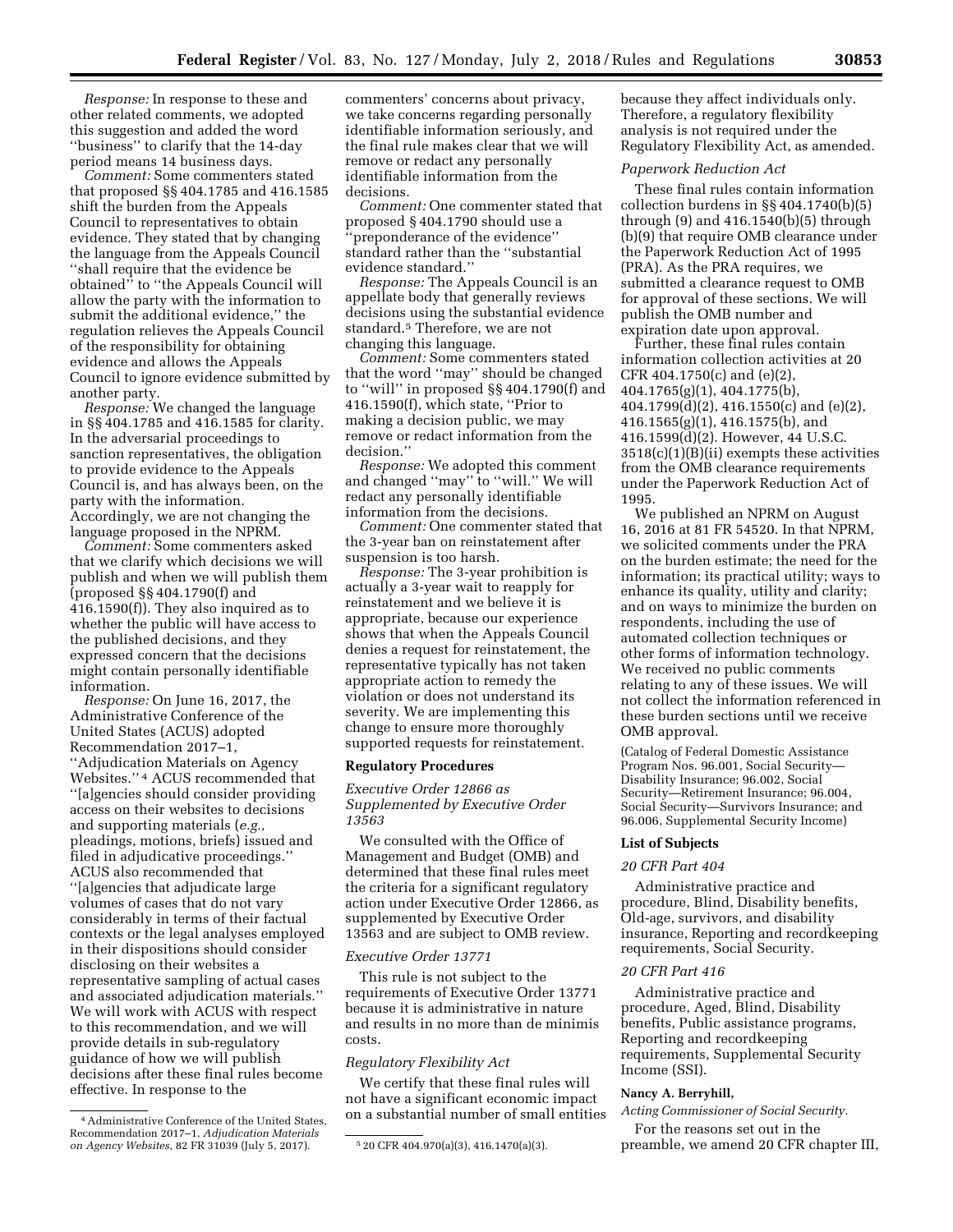parts 404 and part 416, as set forth below:

## **PART 404—FEDERAL OLD-AGE, SURVIVORS AND DISABILITY INSURANCE (1950– )**

## **Subpart R—[Amended]**

■ 1. The authority citation for subpart R of part 404 continues to read as follows:

**Authority:** Secs. 205(a), 206, 702(a)(5), and 1127 of the Social Security Act (42 U.S.C. 405(a), 406, 902(a)(5), and 1320a–6).

■ 2. Revise § 404.1705(b) to read as follows:

### **§ 404.1705 Who may be your representative.**

\* \* \* \* \*

(b) You may appoint any person who is not an attorney to be your representative in dealings with us if the

person— (1) Is capable of giving valuable help to you in connection with your claim;

(2) Is not disqualified or suspended from acting as a representative in

dealings with us; (3) Is not prohibited by any law from acting as a representative; and

(4) Is generally known to have a good character and reputation. Persons lacking good character and reputation, include, but are not limited to, persons who have a final conviction of a felony (as defined by § 404.1506(c)) or any crime involving moral turpitude, dishonesty, false statements,

misrepresentation, deceit, or theft. \* \* \* \* \*

■ 3. Amend § 404.1740 as follows: ■ a. Revise paragraphs (b)(2)(vii) and (b)(3);

 $\blacksquare$  b. Add paragraphs (b)(5) through (10); ■ c. Revise paragraphs (c)(1) through (6) and  $(c)(7)(ii)$ ;

■ d. Remove paragraph (c)(7)(iii);

■ e. Revise paragraphs (c)(8) through (13); and

■ f. Add paragraph  $(c)(14)$ .

The revisions and additions read as follows:

### **§ 404.1740 Rules of conduct and standards of responsibility for representatives.**

\* \* \* \* \*

(b) \* \* \*

 $(2) * * * *$ 

(vii) Any other factors showing how the claimant's impairment(s) affects his or her ability to work. In §§ 404.1560 through 404.1569a, we discuss in more detail the evidence we need when we consider vocational factors.

(3) Conduct his or her dealings in a manner that furthers the efficient, fair, and orderly conduct of the

administrative decision-making process, including duties to:

(i) Provide competent representation to a claimant. Competent representation requires the knowledge, skill, thoroughness, and preparation reasonably necessary for the representation. A representative must know the significant issue(s) in a claim, have reasonable and adequate familiarity with the evidence in the case, and have a working knowledge of the applicable provisions of the Social Security Act, as amended, the regulations, the Social Security Rulings, and any other applicable provisions of law.

(ii) Act with reasonable diligence and promptness in representing a claimant. This includes providing prompt and responsive answers to our requests for information pertinent to processing of the claim.

(iii) When requested, provide us, in a manner we specify, potential dates and times that the representative will be available for a hearing. We will inform the representative how many potential dates and times we require to coordinate the hearing schedule.

(iv) Only withdraw representation at a time and in a manner that does not disrupt the processing or adjudication of a claim and that provides the claimant adequate time to find new representation, if desired. A representative should not withdraw after we set the time and place for the hearing (see § 404.936) unless the representative can show that a withdrawal is necessary due to extraordinary circumstances, as we determine on a case-by-case basis.

(v) Maintain prompt and timely communication with the claimant, which includes, but is not limited to, reasonably informing the claimant of all matters concerning the representation, consulting with the claimant on an ongoing basis during the entire representational period, and promptly responding to a claimant's reasonable requests for information. When we evaluate whether a representative has maintained prompt and timely communication with the claimant, we will consider the difficulty the representative has in locating a particular claimant (*e.g.,* because the claimant is homeless) and the representative's efforts to keep that claimant informed.

\* \* \* \* \*

(5) Disclose in writing, at the time a medical or vocational opinion is submitted to us or as soon as the representative is aware of the submission to us, if:

(i) The representative's employee or any individual contracting with the representative drafted, prepared, or issued the medical or vocational opinion; or

(ii) The representative referred or suggested that the claimant seek an examination from, treatment by, or the assistance of, the individual providing opinion evidence.

(6) Disclose to us immediately if the representative discovers that his or her services are or were used by the claimant to commit fraud against us.

(7) Disclose to us whether the representative is or has been disbarred or suspended from any bar or court to which he or she was previously admitted to practice, including instances in which a bar or court took administrative action to disbar or suspend the representative in lieu of disciplinary proceedings (*e.g.*  acceptance of voluntary resignation pending disciplinary action). If the disbarment or suspension occurs after the appointment of the representative, the representative will immediately disclose the disbarment or suspension to us.

(8) Disclose to us whether the representative is or has been disqualified from participating in or appearing before any Federal program or agency, including instances in which a Federal program or agency took administrative action to disqualify the representative in lieu of disciplinary proceedings (*e.g.* acceptance of voluntary resignation pending disciplinary action). If the disqualification occurs after the appointment of the representative, the representative will immediately disclose the disqualification to us.

(9) Disclose to us whether the representative has been removed from practice or suspended by a professional licensing authority for reasons that reflect on the person's character, integrity, judgment, reliability, or fitness to serve as a fiduciary. If the removal or suspension occurs after the appointment of the representative, the representative will immediately disclose the removal or suspension to us.

(10) Ensure that all of the representative's employees, assistants, partners, contractors, or any person assisting the representative on claims for which the representative has been appointed, comply with these rules of conduct and standards of responsibility for representatives, when the representative has managerial or supervisory authority over these individuals or otherwise has responsibility to oversee their work.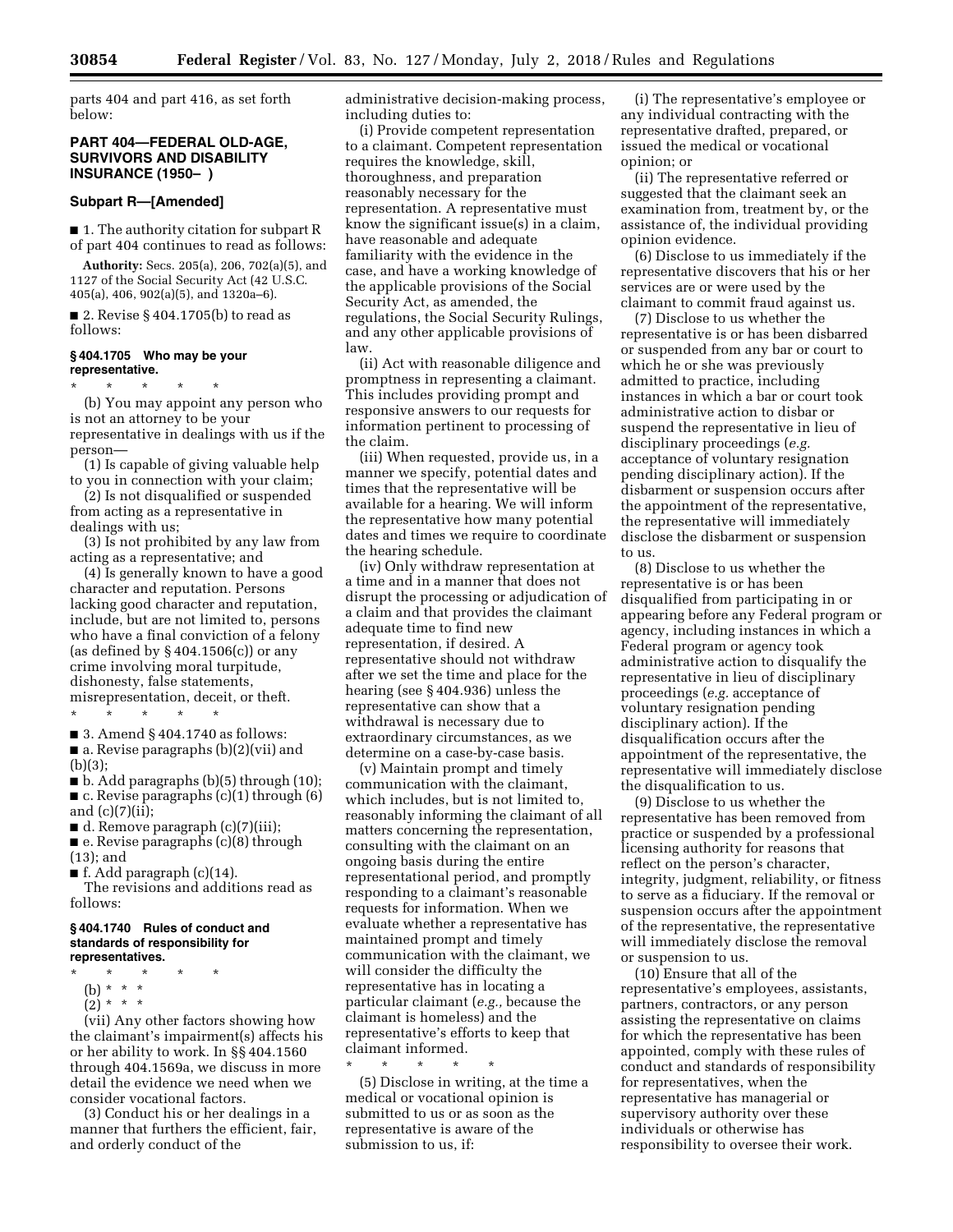This includes a duty to take remedial action when:

(i) The representative's employees, assistants, partners, contractors or other individuals' conduct violates these rules of conduct and standards of responsibility; and

(ii) The representative has reason to believe a violation of these rules of conduct and standards of responsibility occurred or will occur.

 $(c) * * * *$ 

(1) In any manner or by any means threaten, coerce, intimidate, deceive or knowingly mislead a claimant, or prospective claimant or beneficiary, regarding benefits or other rights under the Act. This prohibition includes misleading a claimant, or prospective claimant or beneficiary, about the representative's services and qualifications.

(2) Knowingly charge, collect or retain, or make any arrangement to charge, collect or retain, from any source, directly or indirectly, any fee for representational services in violation of applicable law or regulation. This prohibition includes soliciting any gift or any other item of value, other than what is authorized by law.

(3) Make or present, or participate in the making or presentation of, false or misleading oral or written statements, evidence, assertions, or representations about a material fact or law concerning a matter within our jurisdiction, in matters where the representative knows or should have known that those statements, evidence, assertions, or representations are false or misleading.

(4) Through his or her own actions or omissions, unreasonably delay or cause to be delayed, without good cause (see § 404.911(b)), the processing of a claim at any stage of the administrative decision-making process.

(5) Divulge, without the claimant's consent, except as may be authorized by regulations prescribed by us or as otherwise provided by Federal law, any information we furnish or disclose about a claim or prospective claim.

(6) Attempt to influence, directly or indirectly, the outcome of a decision, determination, or other administrative action by any means prohibited by law, or by offering or granting a loan, gift, entertainment, or anything of value to a presiding official, agency employee, or witness who is or may reasonably be expected to be involved in the administrative decision-making process, except as reimbursement for legitimately incurred expenses or lawful compensation for the services of an expert witness retained on a noncontingency basis to provide evidence.  $(7) *$ 

(ii) Behavior that has the effect of improperly disrupting proceedings or obstructing the adjudicative process, including but not limited to:

(A) Directing threatening or intimidating language, gestures, or actions at a presiding official, witness, contractor, or agency employee;

(B) Providing misleading information or misrepresenting facts that affect how we process a claim, including, but not limited to, information relating to the claimant's work activity or the claimant's place of residence or mailing address in matters where the representative knows or should have known that the information was misleading and the facts would constitute a misrepresentation; and

(C) Communicating with agency staff or adjudicators outside the normal course of business or other prescribed procedures in an attempt to inappropriately influence the processing or outcome of a claim(s).

(8) Violate any section of the Act for which a criminal or civil monetary penalty is prescribed.

(9) Refuse to comply with any of our rules or regulations.

(10) Suggest, assist, or direct another person to violate our rules or regulations.

(11) Advise any claimant or beneficiary not to comply with any of our rules or regulations.

(12) Knowingly assist a person whom we suspended or disqualified to provide representational services in a proceeding under title II of the Act, or to exercise the authority of a representative described in § 404.1710.

(13) Fail to comply with our sanction(s) decision.

(14) Fail to oversee the

representative's employees, assistants, partners, contractors, or any other person assisting the representative on claims for which the representative has been appointed when the representative has managerial or supervisory authority over these individuals or otherwise has responsibility to oversee their work.

■ 4. Amend § 404.1745 by revising paragraphs (d) and (e) and adding paragraph (f) to read as follows:

## **§ 404.1745 Violations of our requirements, rules, or standards.**

\* \* \* \* \* (d) Has been, by reason of misconduct, disbarred or suspended from any bar or court to which he or she was previously admitted to practice (see § 404.1770(a));

(e) Has been, by reason of misconduct, disqualified from participating in or appearing before any Federal program or agency (see § 404.1770(a)); or

(f) Who, as a non-attorney, has been removed from practice or suspended by a professional licensing authority for reasons that reflect on the person's character, integrity, judgment, reliability, or fitness to serve as a fiduciary.

 $\blacksquare$  5. Amend § 404.1750 by revising paragraphs (c), (d), (e)(2), and (f) to read as follows:

## **§ 404.1750 Notice of charges against a representative.**

\* \* \* \* \* (c) We will advise the representative to file an answer, within 14 business days from the date of the notice, or from the date the notice was delivered personally, stating why he or she should not be suspended or disqualified from acting as a representative in dealings with us.

(d) The General Counsel or other delegated official may extend the 14-day period specified in paragraph (c) of this section for good cause, in accordance with § 404.911.

(e) \* \* \*

(2) File the answer with the Social Security Administration, at the address specified on the notice, within the 14 day time period specified in paragraph (c) of this section.

(f) If the representative does not file an answer within the 14-day time period specified in paragraph (c) of this section (or the period extended in accordance with paragraph (d) of this section), he or she does not have the right to present evidence, except as may be provided in § 404.1765(g).

■ 6. Revise § 404.1755 to read as follows:

### **§ 404.1755 Withdrawing charges against a representative.**

The General Counsel or other delegated official may withdraw charges against a representative. We will withdraw charges if the representative files an answer, or we obtain evidence, that satisfies us that we should not suspend or disqualify the representative from acting as a representative. When we consider withdrawing charges brought under § 404.1745(d) through (f) based on the representative's assertion that, before or after our filing of charges, the representative has been reinstated to practice by the court, bar, or Federal program or Federal agency that suspended, disbarred, or disqualified the representative, the General Counsel or other delegated official will determine whether such reinstatement occurred, whether it remains in effect, and whether he or she is reasonably satisfied that the representative will in the future act in accordance with the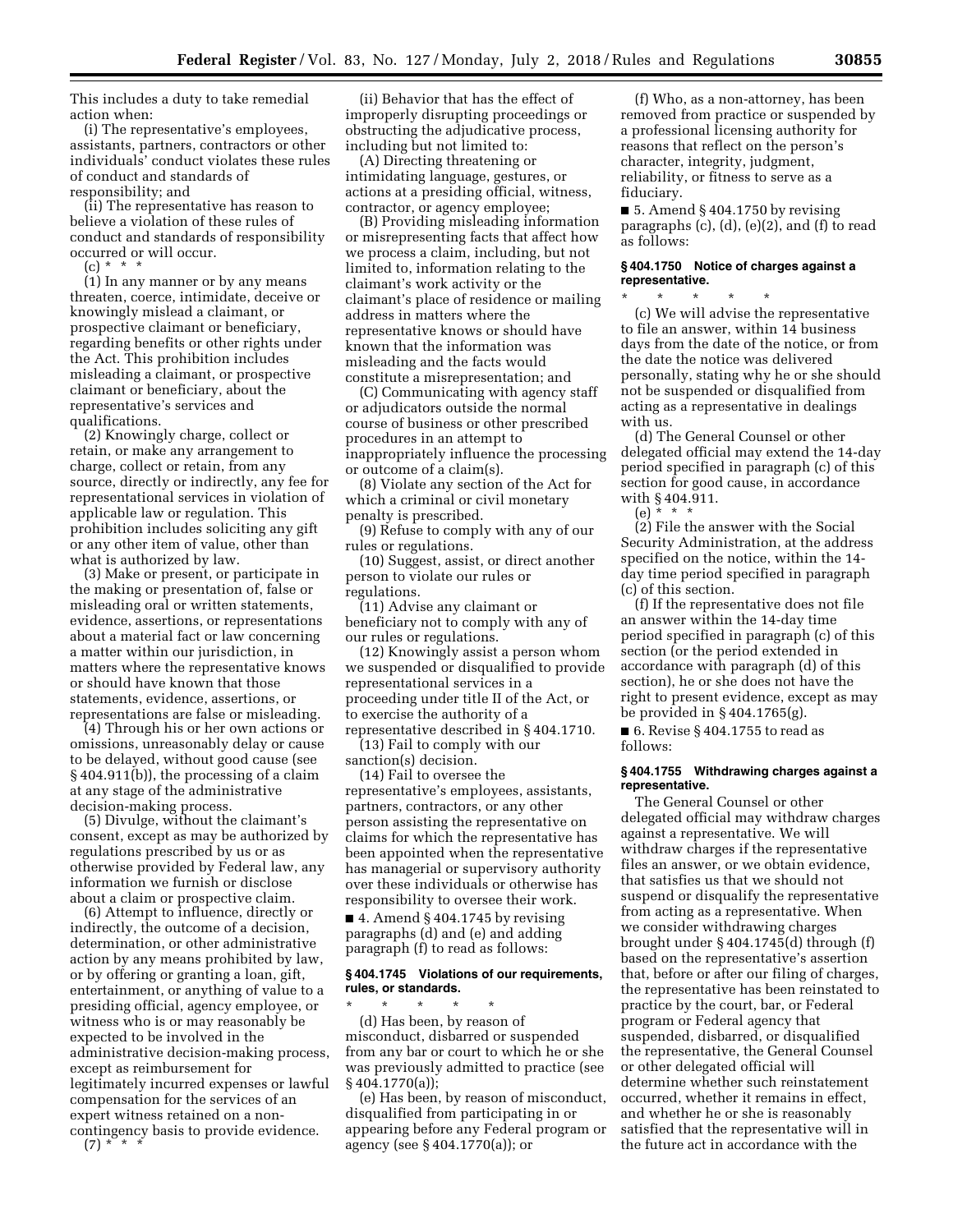provisions of section 206(a) of the Act and our rules and regulations. If the representative proves that reinstatement occurred and remains in effect and the General Counsel or other delegated official is so satisfied, the General Counsel or other delegated official will withdraw those charges. The action of the General Counsel or other delegated official regarding withdrawal of charges is solely that of the General Counsel or other delegated official and is not reviewable, or subject to consideration in decisions made under §§ 404.1770 and 404.1790. If we withdraw the charges, we will notify the representative by mail at the representative's last known address.  $\blacksquare$  7. Amend § 404.1765 by revising

paragraphs  $(b)(1)$ ,  $(c)$ ,  $(d)(1)$  and  $(3)$ , and (g)(1) and (3) to read as follows:

## **§ 404.1765 Hearing on charges.**

\* \* \* \* \* (b) *Hearing officer.* (1) The Deputy Commissioner for the Office of Hearings Operations or other delegated official will assign an administrative law judge, designated to act as a hearing officer, to hold a hearing on the charges. \* \* \* \* \*

(c) *Time and place of hearing.* The hearing officer will mail the parties a written notice of the hearing at their last known addresses, at least 14 calendar days before the date set for the hearing. The notice will inform the parties whether the appearance of the parties or any witnesses will be in person, by video teleconferencing, or by telephone. The notice will also include requirements and instructions for filing motions, requesting witnesses, and entering exhibits.

(d) *Change of time and place for hearing.* (1) The hearing officer may change the time and place for the hearing, either on his or her own initiative, or at the request of the representative or the other party to the hearing. The hearing officer will not consider objections to the manner of appearance of parties or witnesses, unless the party shows good cause not to appear in the prescribed manner. To determine whether good cause exists for extending the deadline, we use the standards explained in § 404.911.

\* \* \* \* \* (3) Subject to the limitations in paragraph (g)(2) of this section, the hearing officer may reopen the hearing for the receipt of additional evidence at any time before mailing notice of the decision.

\* \* \* \* \* (g) *Conduct of the hearing.* (1) The representative or the other party may

file a motion for decision on the basis of the record prior to the hearing. The hearing officer will give the representative and the other party a reasonable amount of time to submit any evidence and to file briefs or other written statements as to fact and law prior to deciding the motion. If the hearing officer concludes that there is no genuine dispute as to any material fact and the movant is entitled to a decision as a matter of law, the hearing officer may grant the motion and issue a decision in accordance with the provisions of § 404.1770. \* \* \* \* \*

(3) The hearing officer will make the hearing open to the representative, to the other party, and to any persons the hearing officer or the parties consider necessary or proper. The hearing officer will inquire fully into the matters being considered, hear the testimony of witnesses, and accept any documents that are material.

\* \* \* \* \* ■ 8. Revise § 404.1775(b) to read as follows:

## **§ 404.1775 Requesting review of the hearing officer's decision.**

\* \* \* \* \* (b) *Time and place of filing request for review.* The party requesting review will file the request for review in writing with the Appeals Council within 14 business days from the date the hearing officer mailed the notice. The party requesting review will certify that a copy of the request for review and of any documents that are submitted have been mailed to the opposing party.

 $\blacksquare$  9. Revise § 404.1780(a) to read as follows:

### **§ 404.1780 Appeals Council's review of hearing officer's decision.**

(a) Upon request, the Appeals Council will give the parties a reasonable time to file briefs or other written statements as to fact and law, and to request to appear before the Appeals Council to present oral argument. When oral argument is requested within the time designated by the Appeals Council, the Appeals Council will grant the request for oral argument and determine whether the parties will appear at the oral argument in person, by video teleconferencing, or by telephone. If oral argument is not requested within the time designated by the Appeals Council, the Appeals Council may deny the request.

\* \* \* \* \*

■ 10. Revise § 404.1785 to read as follows:

### **§ 404.1785 Evidence permitted on review.**

(a) *General.* Generally, the Appeals Council will not consider evidence in addition to that introduced at the hearing. However, if the Appeals Council finds the evidence offered is material to an issue it is considering, it may consider that evidence, as described in paragraph (b) of this section.

(b) *Individual charged filed an answer.* (1) When the Appeals Council finds that additional evidence material to the charges is available, and the individual charged filed an answer to the charges, the Appeals Council will allow the party with the information to submit the additional evidence.

(2) Before the Appeals Council admits additional evidence into the record, it will mail a notice to the parties, informing them that evidence about certain issues was submitted. The Appeals Council will give each party a reasonable opportunity to comment on the evidence and to present other evidence that is material to an issue it is considering.

(3) The Appeals Council will determine whether the additional evidence warrants a new review by a hearing officer or whether the Appeals Council will consider the additional evidence as part of its review of the case.

(c) *Individual charged did not file an answer.* If the representative did not file an answer to the charges, the representative may not introduce evidence that was not considered at the hearing.

 $\blacksquare$  11. Amend § 404.1790 by revising paragraph (a) and adding paragraph (f) to read as follows:

## **§ 404.1790 Appeals Council's decision.**

(a) The Appeals Council will base its decision upon the evidence in the hearing record and any other evidence it may permit on review. The Appeals Council will affirm the hearing officer's decision if the action, findings, and conclusions are supported by substantial evidence. If the hearing officer's decision is not supported by substantial evidence, the Appeals Council will either:

(1) Reverse or modify the hearing officer's decision; or

(2) Return the case to the hearing officer for further proceedings.

\* \* \* \* \* (f) The Appeals Council may designate and publish certain final decisions as precedent for other actions brought under its representative conduct provisions. Prior to making a decision public, we will remove or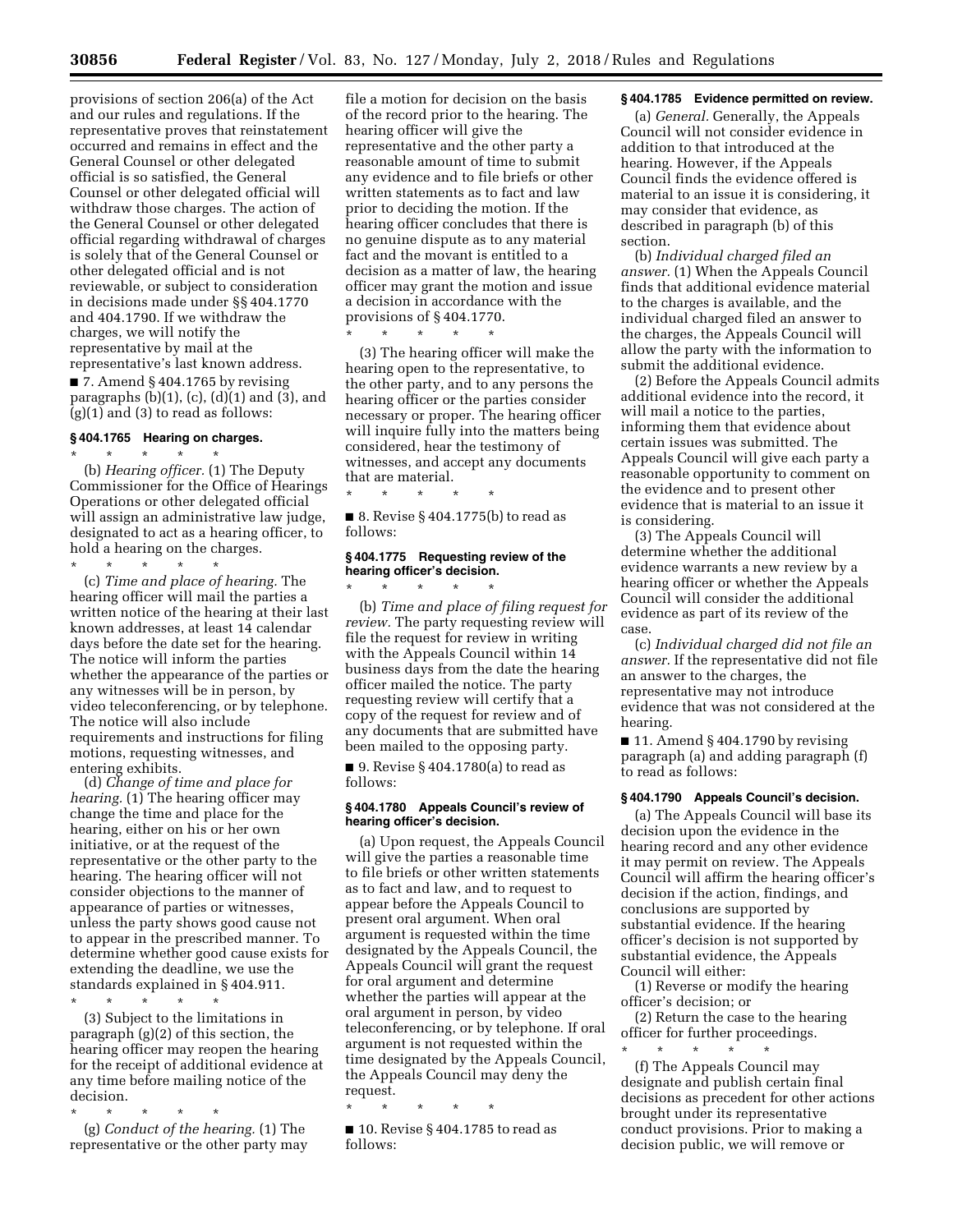redact personally identifiable information from the decision.  $\blacksquare$  12. Amend § 404.1799 by revising paragraphs (a), (d)(2), and (f) to read as follows:

### **§ 404.1799 Reinstatement after suspension or disqualification—period of suspension not expired.**

(a) After more than one year has passed, a person who has been suspended or disqualified may ask the Appeals Council for permission to serve as a representative again. The Appeals Council will assign and process a request for reinstatement using the same general procedures described in § 404.1776.

- \* \* \* \* \*
- (d) \* \* \*

(2) If a person was disqualified because he or she had been disbarred, suspended, or removed from practice for the reasons described in § 404.1745(d) through (f), the Appeals Council will grant a request for reinstatement as a representative only if the criterion in paragraph (d)(1) of this section is met and the disqualified person shows that he or she has been admitted (or readmitted) to and is in good standing with the court, bar, Federal program or agency, or other governmental or professional licensing authority from which he or she had been disbarred, suspended, or removed from practice.

\* \* \* \* \*

(f) If the Appeals Council decides not to grant the request, it will not consider another request before the end of 3 years from the date of the notice of the previous denial.

## **PART 416—SUPPLEMENTAL SECURITY INCOME FOR THE AGED, BLIND, AND DISABLED**

### **Subpart O—[Amended]**

■ 13. The authority citation for subpart O of part 416 continues to read as follows:

**Authority:** Secs. 702(a)(5), 1127, and 1631(d) of the Social Security Act (42 U.S.C. 902(a)(5), 1320a–6, and 1383(d)).

■ 14. Revise § 416.1505(b) to read as follows:

### **§ 416.1505 Who may be your representative.**

\* \* \* \* \* (b) You may appoint any person who is not an attorney to be your

representative in dealings with us if the person—

(1) Is capable of giving valuable help to you in connection with your claim;

(2) Is not disqualified or suspended from acting as a representative in dealings with us;

(3) Is not prohibited by any law from acting as a representative; and

(4) Is generally known to have a good character and reputation. Persons lacking good character and reputation, include, but are not limited to, persons who have a final conviction of a felony (as defined by § 404.1506(c) of this chapter), or any crime involving moral turpitude, dishonesty, false statement, misrepresentations, deceit, or theft.

\* \* \* \* \* ■ 15. Amend § 416.1540 follows: ■ a. Revise paragraphs (b)(2)(vii) and

(b)(3);

■ b. Add paragraphs (b)(5) through (10);  $\blacksquare$  c. Revise paragraphs (c)(1) through (6) and  $(c)(7)(ii)$ ;

■ d. Remove paragraph (c)(7)(iii);

■ e. Revise paragraphs (c)(8) through (13); and

■ f. Add paragraph (c)(14).

The revisions and additions read as follows:

### **§ 416.1540 Rules of conduct and standards of responsibility for representatives.**

\* \* \* \* \*

(b) \* \* \*

 $(2)^* * * *$ 

(vii) Any other factors showing how the claimant's impairment(s) affects his or her ability to work. In §§ 416.960 through 416.969a, we discuss in more detail the evidence we need when we consider vocational factors.

(3) Conduct his or her dealings in a manner that furthers the efficient, fair, and orderly conduct of the administrative decision-making process, including duties to:

(i) Provide competent representation to a claimant. Competent representation requires the knowledge, skill, thoroughness, and preparation reasonably necessary for the representation. A representative must know the significant issue(s) in a claim, have reasonable and adequate familiarity with the evidence in the case, and have a working knowledge of the applicable provisions of the Social Security Act, as amended, the regulations, the Social Security Rulings, and any other applicable provisions of law.

(ii) Act with reasonable diligence and promptness in representing a claimant. This includes providing prompt and responsive answers to our requests for information pertinent to processing of the claim.

(iii) When requested, provide us, in a manner we specify, potential dates and times that the representative will be available for a hearing. We will inform the representative how many potential dates and times we require to coordinate the hearing schedule.

(iv) Only withdraw representation at a time and in a manner that does not disrupt the processing or adjudication of a claim and that provides the claimant adequate time to find new representation, if desired. A representative should not withdraw after we set the time and place for the hearing (see § 416.1436) unless the representative can show that a withdrawal is necessary due to extraordinary circumstances, as we determine on a case-by-case basis.

(v) Maintain prompt and timely communication with the claimant, which includes, but is not limited to, reasonably informing the claimant of all matters concerning the representation, consulting with the claimant on an ongoing basis during the entire representational period, and promptly responding to a claimant's reasonable requests for information. When we evaluate whether a representative has maintained prompt and timely communication with the claimant, we will consider the difficulty the representative has in locating a particular claimant (*e.g.,* because the claimant is homeless) and the representative's efforts to keep that claimant informed.

\* \* \* \* \*

(5) Disclose in writing, at the time a medical or vocational opinion is submitted to us or as soon as the representative is aware of the submission to us, if:

(i) The representative's employee or any individual contracting with the representative drafted, prepared, or issued the medical or vocational opinion; or

(ii) The representative referred or suggested that the claimant seek an examination from, treatment by, or the assistance of, the individual providing opinion evidence.

(6) Disclose to us immediately if the representative discovers that his or her services are or were used by the claimant to commit fraud against us.

(7) Disclose to us whether the representative is or has been disbarred or suspended from any bar or court to which he or she was previously admitted to practice, including instances in which a bar or court took administrative action to disbar or suspend the representative in lieu of disciplinary proceedings (*e.g.*  acceptance of voluntary resignation pending disciplinary action). If the disbarment or suspension occurs after the appointment of the representative, the representative will immediately disclose the disbarment or suspension to us.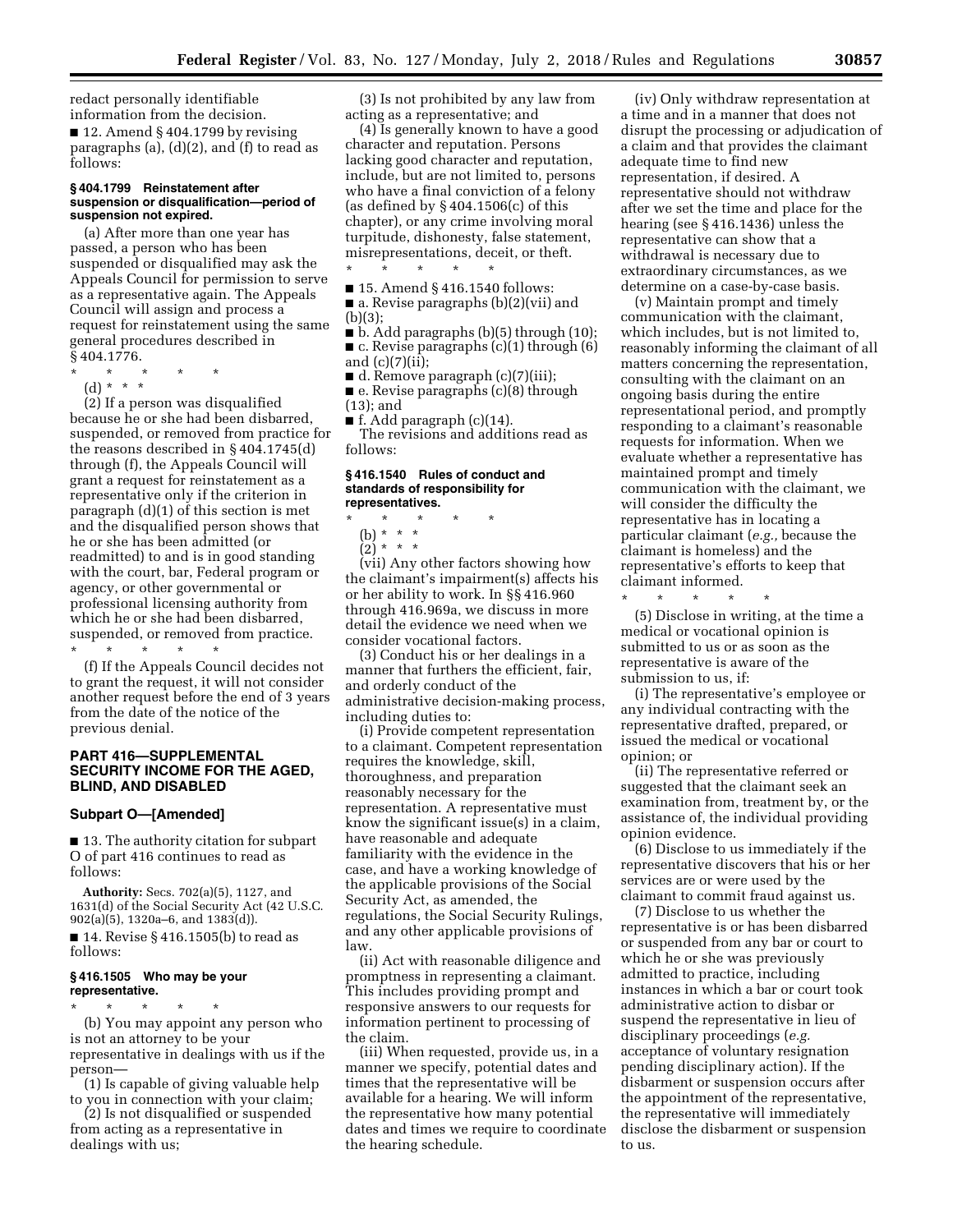(8) Disclose to us whether the representative is or has been disqualified from participating in or appearing before any Federal program or agency, including instances in which a Federal program or agency took administrative action to disqualify the representative in lieu of disciplinary proceedings (*e.g.* acceptance of voluntary resignation pending disciplinary action). If the disqualification occurs after the appointment of the representative, the representative will immediately disclose the disqualification to us.

(9) Disclose to us whether the representative has been removed from practice or suspended by a professional licensing authority for reasons that reflect on the person's character, integrity, judgment, reliability, or fitness to serve as a fiduciary. If the removal or suspension occurs after the appointment of the representative, the representative will immediately disclose the removal or suspension to us.

(10) Ensure that all of the representative's employees, assistants, partners, contractors, or any person assisting the representative on claims for which the representative has been appointed, comply with these rules of conduct and standards of responsibility for representatives, when the representative has managerial or supervisory authority over these individuals or otherwise has responsibility to oversee their work. This includes a duty to take remedial action when:

(i) The representative's employees, assistants, partners, contractors or other individuals' conduct violates these rules of conduct and standards of responsibility; and

(ii) The representative has reason to believe a violation of these rules of conduct and standards of responsibility occurred or will occur.

 $(c) * * * *$ 

(1) In any manner or by any means threaten, coerce, intimidate, deceive or knowingly mislead a claimant, or prospective claimant or beneficiary, regarding benefits or other rights under the Act. This prohibition includes misleading a claimant, or prospective claimant or beneficiary, about the representative's services and qualifications.

(2) Knowingly charge, collect or retain, or make any arrangement to charge, collect or retain, from any source, directly or indirectly, any fee for representational services in violation of applicable law or regulation. This prohibition includes soliciting any gift or any other item of value, other than what is authorized by law.

(3) Make or present, or participate in the making or presentation of, false or misleading oral or written statements, evidence, assertions, or representations about a material fact or law concerning a matter within our jurisdiction, in matters where the representative knows or should have known that those statements, evidence, assertions or representations are false or misleading.

(4) Through his or her own actions or omissions, unreasonably delay or cause to be delayed, without good cause (see § 416.1411(b)), the processing of a claim at any stage of the administrative decision-making process.

(5) Divulge, without the claimant's consent, except as may be authorized by regulations prescribed by us or as otherwise provided by Federal law, any information we furnish or disclose about a claim or prospective claim.

(6) Attempt to influence, directly or indirectly, the outcome of a decision, determination, or other administrative action by any means prohibited by law, or offering or granting a loan, gift, entertainment, or anything of value to a presiding official, agency employee, or witness who is or may reasonably be expected to be involved in the administrative decision-making process, except as reimbursement for legitimately incurred expenses or lawful compensation for the services of an expert witness retained on a noncontingency basis to provide evidence.  $(7) * * * *$ 

(ii) Behavior that has the effect of improperly disrupting proceedings or obstructing the adjudicative process, including but not limited to:

(A) Directing threatening or intimidating language, gestures, or actions at a presiding official, witness, contractor, or agency employee;

(B) Providing misleading information or misrepresenting facts that affect how we process a claim, including, but not limited to, information relating to the claimant's work activity or the claimant's place of residence or mailing address in matters where the representative knows or should have known that the information was misleading and the facts would constitute a misrepresentation; and

(C) Communicating with agency staff or adjudicators outside the normal course of business or other prescribed procedures in an attempt to inappropriately influence the processing or outcome of a claim(s).

(8) Violate any section of the Act for which a criminal or civil monetary penalty is prescribed.

(9) Refuse to comply with any of our rules or regulations.

(10) Suggest, assist, or direct another person to violate our rules or regulations.

(11) Advise any claimant or beneficiary not to comply with any of our rules or regulations.

(12) Knowingly assist a person whom we suspended or disqualified to provide representational services in a proceeding under title XVI of the Act, or to exercise the authority of a representative described in § 416.1510.

(13) Fail to comply with our

sanction(s) decision.

(14) Fail to oversee the representative's employees, assistants, partners, contractors, or any other person assisting the representative on claims for which the representative has been appointed when the representative has managerial or supervisory authority over these individuals or otherwise has responsibility to oversee their work.

 $\blacksquare$  16. Amend § 416.1545 by revising paragraphs (d) and (e) and adding paragraph (f) to read as follows:

## **§ 416.1545 Violations of our requirements, rules, or standards.**

\* \* \* \* \* (d) Has been, by reason of misconduct, disbarred or suspended from any bar or court to which he or she was previously admitted to practice (see § 416.1570(a));

(e) Has been, by reason of misconduct, disqualified from participating in or appearing before any Federal program or agency (see § 416.1570(a)); or

(f) Who, as a non-attorney, has been removed from practice or suspended by a professional licensing authority for reasons that reflect on the person's character, integrity, judgment, reliability, or fitness to serve as a fiduciary.

 $\blacksquare$  17. Amend § 416.1550 by revising paragraphs (c), (d), (e)(2), and (f) to read as follows:

### **§ 416.1550 Notice of charges against a representative.**

\* \* \* \* \* (c) We will advise the representative to file an answer, within  $14$  business days from the date of the notice, or from the date the notice was delivered personally, stating why he or she should not be suspended or disqualified from acting as a representative in dealings with us.

(d) The General Counsel or other delegated official may extend the 14-day period specified in paragraph (c) of this section for good cause in accordance with § 416.1411.

 $(e) * * * * *$ 

(2) File the answer with the Social Security Administration, at the address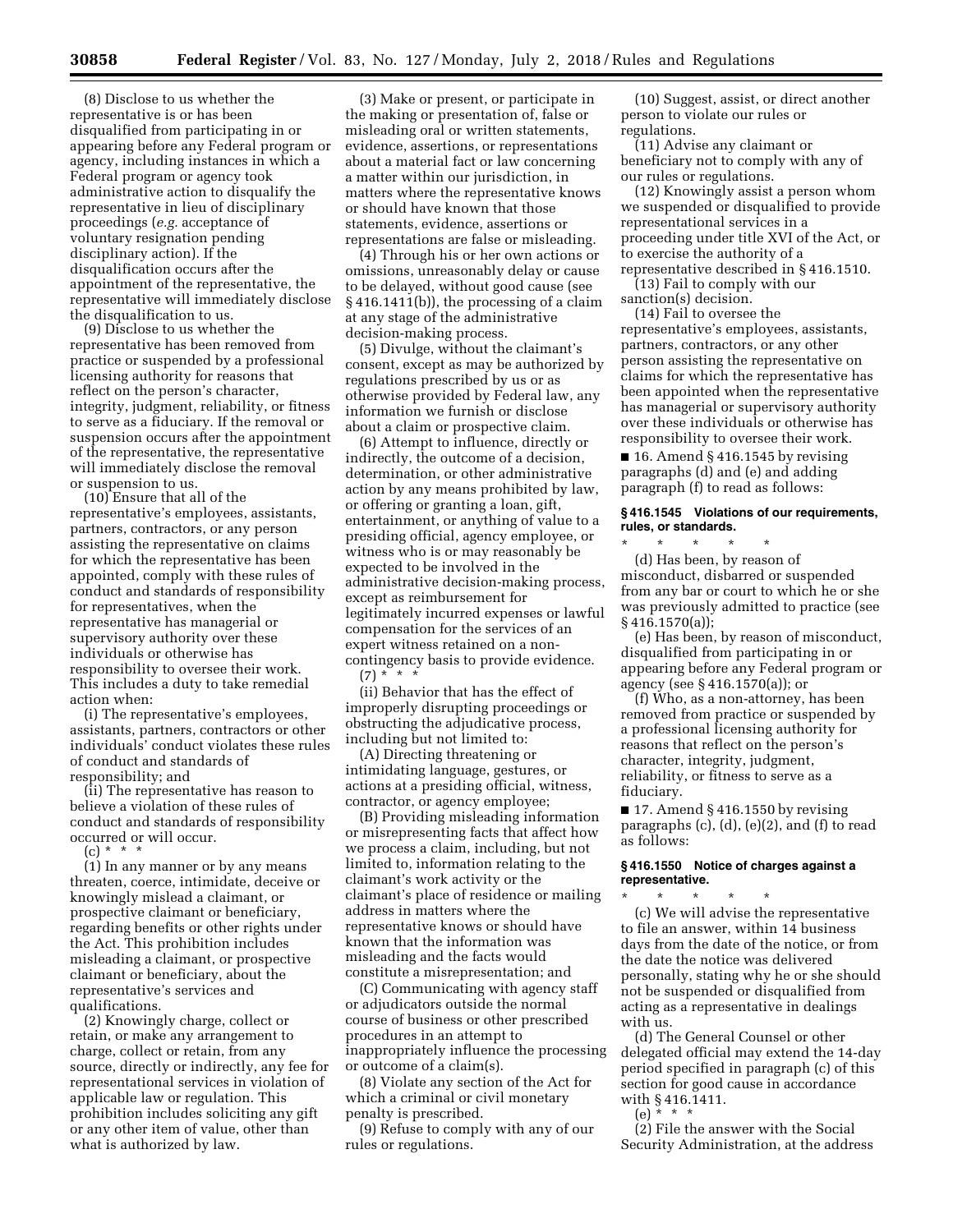specified on the notice, within the 14 day time period specified in paragraph (c) of this section.

(f) If the representative does not file an answer within the 14-day time period specified in paragraph (c) of this section (or the period extended in accordance with paragraph (d) of this section), he or she does not have the right to present evidence, except as may be provided in § 416.1565(g).

■ 18. Revise § 416.1555 to read as follows:

### **§ 416.1555 Withdrawing charges against a representative.**

The General Counsel or other delegated official may withdraw charges against a representative. We will withdraw charges if the representative files an answer, or we obtain evidence, that satisfies us that we should not suspend or disqualify the representative from acting as a representative. When we consider withdrawing charges brought under § 416.1545(d) through (f) based on the representative's assertion that, before or after our filing of charges, the representative has been reinstated to practice by the court, bar, or Federal program or Federal agency that suspended, disbarred, or disqualified the representative, the General Counsel or other delegated official will determine whether such reinstatement occurred, whether it remains in effect, and whether he or she is reasonably satisfied that the representative will in the future act in accordance with the provisions of section 206(a) of the Act and our rules and regulations. If the representative proves that reinstatement occurred and remains in effect and the General Counsel or other delegated official is so satisfied, the General Counsel or other delegated official will withdraw those charges. The action of the General Counsel or other delegated official regarding withdrawal of charges is solely that of the General Counsel or other delegated official and is not reviewable, or subject to consideration in decisions made under §§ 416.1570 and 416.1590. If we withdraw the charges, we will notify the representative by mail at the representative's last known address.

■ 19. Amend § 416.1565 by revising paragraphs  $(b)(1)$ ,  $(c)$ ,  $(d)(1)$  and  $(3)$ , and  $(g)(1)$  and  $(3)$  as follows:

## **§ 416.1565 Hearing on charges.**

\* \* \* \* \*

(b) *Hearing officer.* (1) The Deputy Commissioner for the Office of Hearings Operations or other delegated official will assign an administrative law judge,

designated to act as a hearing officer, to hold a hearing on the charges. \* \* \* \* \*

(c) *Time and place of hearing.* The hearing officer shall mail the parties a written notice of the hearing at their last known addresses, at least 14 calendar days before the date set for the hearing. The notice will inform the parties whether the appearance of the parties or any witnesses will be in person, by video teleconferencing, or by telephone. The notice will also include requirements and instructions for filing motions, requesting witnesses, and entering exhibits.

(d) *Change of time and place for hearing.* (1) The hearing officer may change the time and place for the hearing, either on his or her own initiative, or at the request of the representative or the other party to the hearing. The hearing officer will not consider objections to the manner of appearance of parties or witnesses, unless the party shows good cause not to appear in the prescribed manner. To determine whether good cause exists for extending the deadline, we use the standards explained in § 416.1411. \* \* \* \* \*

(3) Subject to the limitations in paragraph (g)(2) of this section, the hearing officer may reopen the hearing for the receipt of additional evidence at any time before mailing notice of the decision.

\* \* \* \* \* (g) *Conduct of the hearing.* (1) The representative or the other party may file a motion for decision on the basis of the record prior to the hearing. The hearing officer will give the representative and the other party a reasonable amount of time to submit any evidence and to file briefs or other written statements as to fact and law prior to deciding the motion. If the hearing officer concludes that there is no genuine dispute as to any material fact and the movant is entitled to a decision as a matter of law, the hearing officer may grant the motion and issue a decision in accordance with the provisions of § 416.1570.

\* \* \* \* \* (3) The hearing officer will make the hearing open to the representative, to the other party, and to any persons the hearing officer or the parties consider necessary or proper. The hearing officer will inquire fully into the matters being considered, hear the testimony of witnesses, and accept any documents that are material.

\* \* \* \* \* ■ 20. Revise § 416.1575(b) to read as follows:

# **§ 416.1575 Requesting review of the hearing officer's decision.**

\* \* \* \* \* (b) *Time and place of filing request for review.* The party requesting review will file the request for review in writing with the Appeals Council within 14 business days from the date the hearing officer mailed the notice. The party requesting review will certify that a copy of the request for review and of any documents that are submitted have been mailed to the opposing party.

■ 21. Revise § 416.1580(a) to read as follows:

### **§ 416.1580 Appeals Council's review of hearing officer's decision.**

(a) Upon request, the Appeals Council will give the parties a reasonable time to file briefs or other written statements as to fact and law, and to request to appear before the Appeals Council to present oral argument. When oral argument is requested within the time designated by the Appeals Council, the Appeals Council will grant the request for oral argument and determine whether the parties will appear at the oral argument in person, by video teleconferencing, or by telephone. If oral argument is not requested within the time designated by the Appeals Council, the Appeals Council may deny the request.

\* \* \* \* \* ■ 22. Revise § 416.1585 to read as follows:

**§ 416.1585 Evidence permitted on review.** 

(a) *General.* Generally, the Appeals Council will not consider evidence in addition to that introduced at the hearing. However, if the Appeals Council finds the evidence offered is material to an issue it is considering, it may consider that evidence, as described in paragraph (b) of this section.

(b) *Individual charged filed an answer.* (1) When the Appeals Council finds that additional evidence material to the charges is available, and the individual charged filed an answer to the charges, the Appeals Council will allow the party with the information to submit the additional evidence.

(2) Before the Appeals Council admits additional evidence into the record, it will mail a notice to the parties, informing them that evidence about certain issues was submitted. The Appeals Council will give each party a reasonable opportunity to comment on the evidence and to present other evidence that is material to an issue it is considering.

(3) The Appeals Council will determine whether the additional